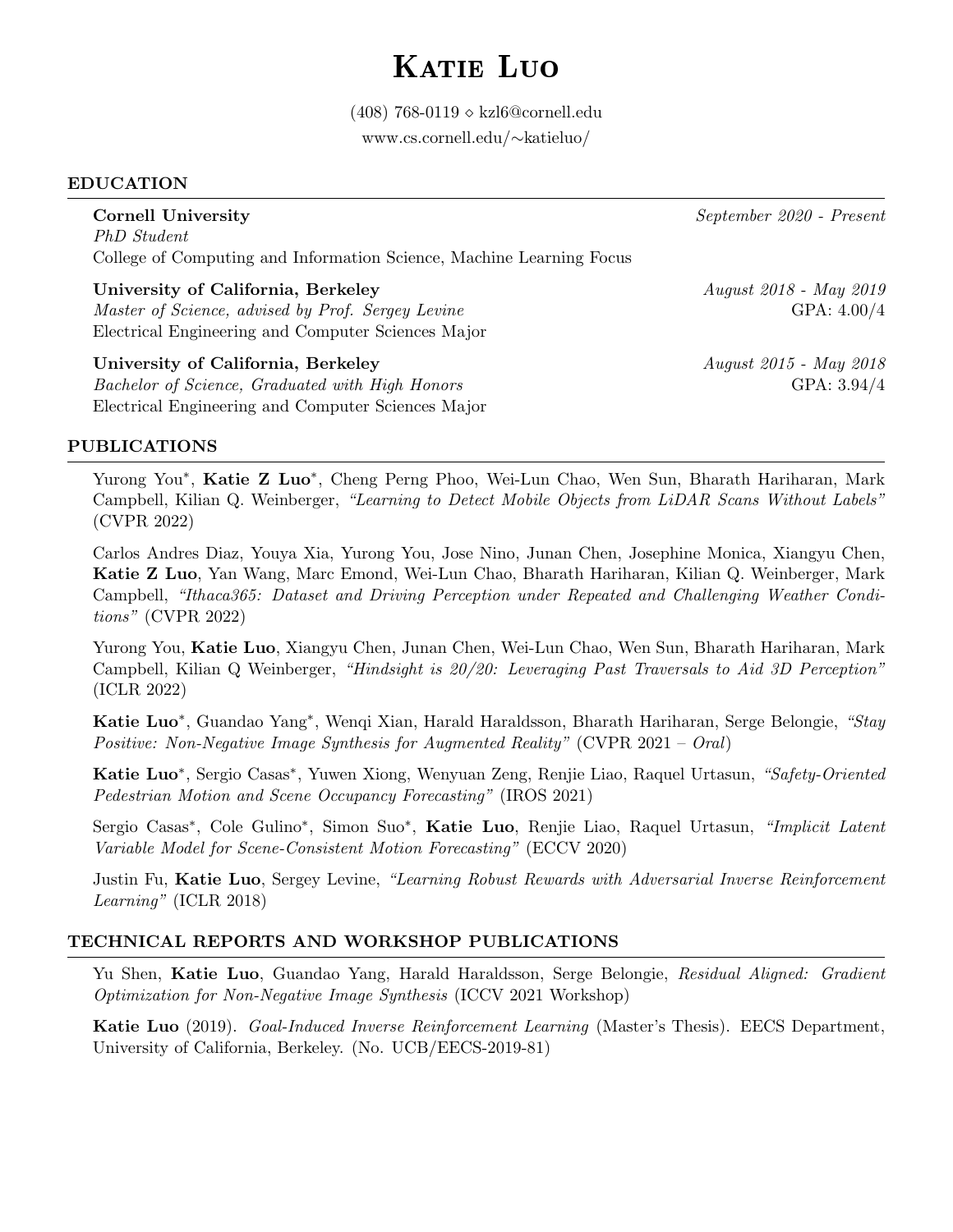### RESEARCH EXPERIENCE

Graduate Student Researcher Theorem 1988 Student Researcher Ithaca, USA

- · Advised by Prof. Kilian Weinberger, researching methods for autonomous driving with localized data
- · Developing method for self-supervised identification of foreground background object separation, and working with a team to release a self-driving dataset

### **Pioneer Center for AI** June 2022 - August 2022

Visiting Student Researcher Copenhagen, Denmark

· Advised by Prof. Serge Belongie, head of the Pioneer Center for AI in Copenhagen, studying computer vision with an emphasis on self-driving vehicles

### SE(3) Computer Vision Group at Cornell Tech June 2020 - September 2021

Graduate Student Researcher New York, USA

- · Advised by Prof. Serge Belongie, researching applied computer vision, with an emphasis on augmented reality (AR) devices
- · Researched image generation for optical see-through AR devices, where generation is constrained by light from the real world. Developed a novel optimization procedure that achieves state-of-the-art results, findings submitted to CVPR 2021

| Uber Advanced Technologies Group (acquired by Aurora) | June 2019 - June 2020 |
|-------------------------------------------------------|-----------------------|
| AI Resident                                           | Toronto, Canada       |

- · Advised by Prof. Raquel Urtasun for the Uber AI Residency program, a highly selective year-long industry research program, developing cutting-edge algorithms for autonomous driving
- · Developed joint detection and motion forecasting algorithm for pedestrians and cars using graph neural networks and variational inference, worked towards IROS and ECCV submissions

### Berkeley Robotic and AI Learning Lab August 2017 - May 2019

Student Researcher Berkeley, USA

- · Advised by Prof. Sergey Levine, researching state-of-the-art deep reinforcement learning algorithms
- · Developed novel inverse reinforcement learning using maximum entropy framework and deep adversarial networks to learn reward distributions, findings published at ICLR
- · Created an algorithm capable of learning and completing language commands on web tasks by researching the intersection of imitation learning and natural language processing, results in Master's Thesis

### TEACHING EXPERIENCE

### Introduction to Machine Learning, CS4780 August 2021 - December 2021

Graduate Student Instructor

- · Helped run the course as one of forty instructors of a class of about 400 students
- · Created course content along with the Professors and two other graduate teaching assistants including homeworks and exams

### Intro. to Artificial Intelligence, CS188

Graduate Student Instructor August 2018 - May 2019 Undergraduate Student Instructor January 2018 - May 2018

- · Helped run the course as one of twenty instructors of a class of 600 to 800 students, varying by semester
- · Led exam creation and organize student examinations for class midterms and finals across multiple locations, as well as led grading sessions
- · Taught discussion sections, held office hours, and recorded and edited videos for discussion material

# ML Core Lab August 2020 - Present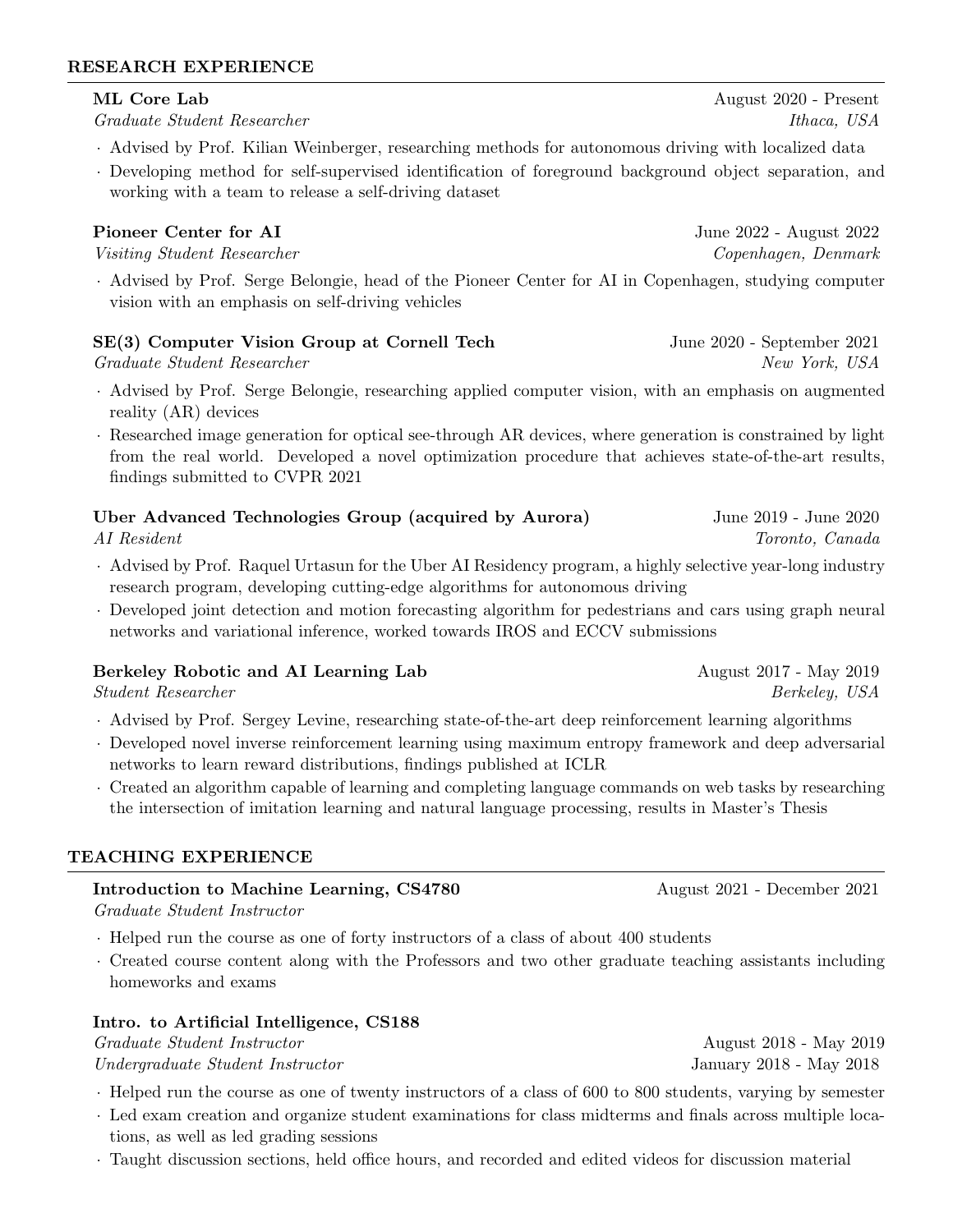## **Data Structures, CS61B** January 2017 - May 2017

Tutor

- · Worked as a tutor for the data structures class with over 1000 students
- · Held two tutoring sessions each week, went over example questions covering course material
- · Assisted in labs and office hours, clarified data structure concepts, and debugged students' code

## INDUSTRY EXPERIENCE

Research Intern

- · Researched the fields of self supervised learning and neural style transfer with the Facebook AI Integrity team, created and led a project combining the two fields
- · Designed and trained an embedding space that implicitly learned art styles via self supervised methods, which was used for style transfer to achieve high perceptual quality results

### Google – YouTube May 2018 - August 2018

Machine Learning Intern

- · Designed a metric for the Trust & Safety team to flag German hate speech comments with keyword based rules, which achieved over 90% recall and was used to automatically flag comments for monitoring
- · Designed and trained machine learning models to filter spam for the Youtube comment section reaching over 98% precision using Keras machine learning framework, which were deployed into production

## Wish, Context Logic May 2017 - August 2017

Data Science Intern

- · Built and trained a model which analyzed Facebook comments sentiment to determine ad performance, which reduced the time required to detect poor performing ads from a few weeks to a couple of days
- · Developed novel ways of detecting anomalies and abrupt changes in Wish's time series data, and used TensorFlow and pre-trained neural nets to assign categories to Wish product images

 $\text{IBM}$  May 2016 - August 2016

Software Intern

- · Designed and created a standardization system for the team product's event-types
- · Coded the web backend for the Event Taxonomy project, which was deployed in the next product cycle

### PROJECTS

### Turtlebot Maze Navigation Spring 2021

- · Designed and created the initialization routine, localization, and planning for a TurtleBot to navigate arbitrary mazes using core robotic concepts such as particle filtering localization and motion path planning
- · Implemented using MatLab and ran in a real world robot setting

### Baxter Checkers Spring 2017

- · Enabled a Baxter robot to play an intelligent game of checkers against human opponents by implementing sensing, planning, and controls using Robot Operating System and mini-max AI algorithm
- · Implemented using python with ROS, results: <sites.google.com/view/ee-106a-check-this-out/>

### TECHNICAL STRENGTHS

| Computer Languages   | Python, Java, C, SQL, Lisp, HTML/CSS, JavaScript                    |
|----------------------|---------------------------------------------------------------------|
| Software & Libraries | PyTorch, TensorFlow, Keras, ROS, OpenCV                             |
| Concepts             | Machine Learning, Computer Vision, Reinforcement Learning, Robotics |

 **May 2021 - August 2021**